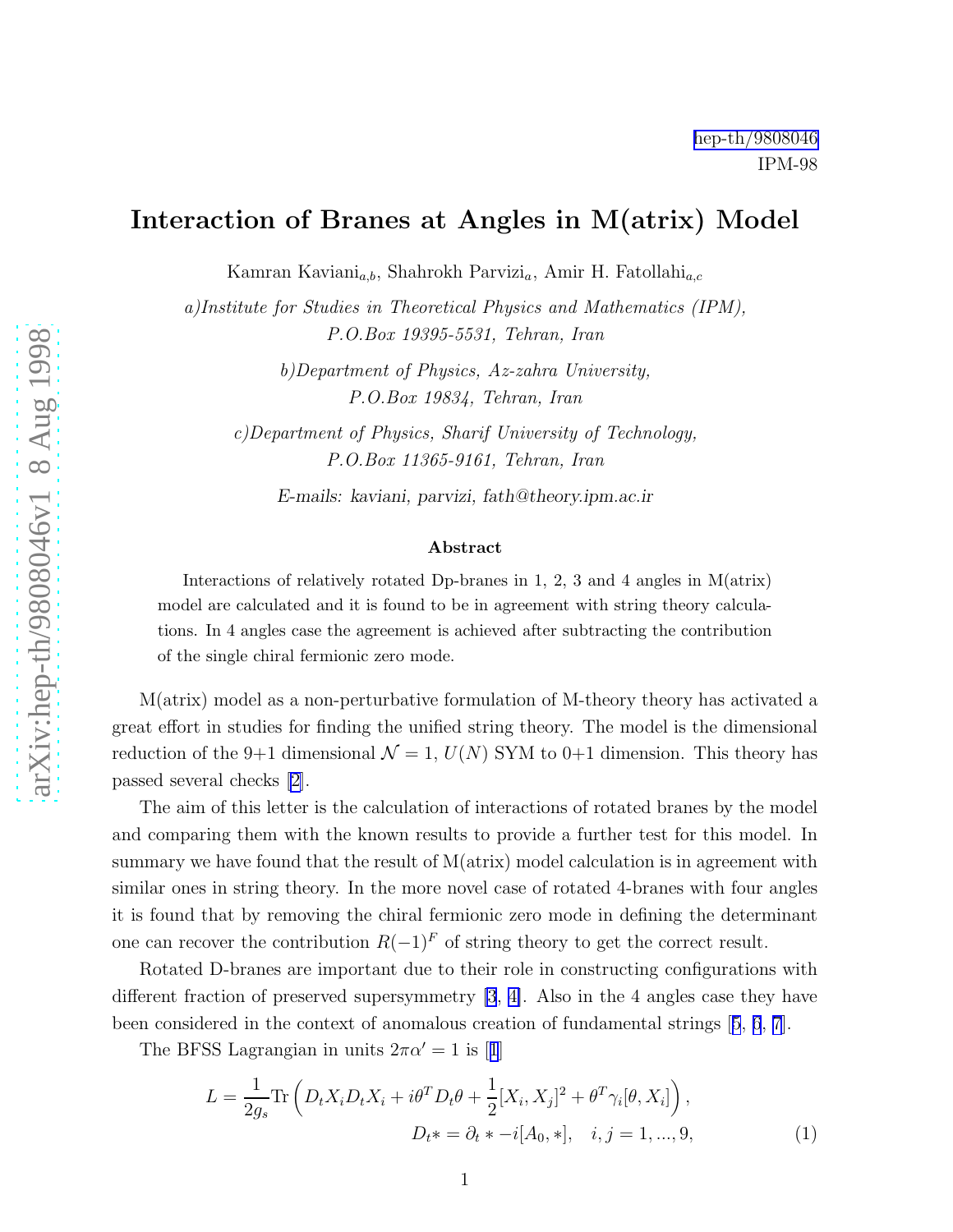where  $X_i$  and  $\theta$  are bosonic and fermionic  $SO(9)$  hermitian  $n \times n$  matrices. The static classical equations of motion with  $A_0 = \theta = 0$  are

$$
\sum_{i} [X^{i}, [X^{i}, X^{j}]] = 0.
$$
 (2)

Every configuration with  $[X^i, X^j] \sim 1$  and with the other X's vanishing are solutions of (2).

Solutions which can be interpreted as Dp-brane have the form

$$
X_i^{cl} = (B_1, B_2, \dots, B_p, 0, \dots, 0), \qquad A_0^{cl} = \theta = 0,
$$
\n(3)

where  $B_1, \ldots, B_p$  are  $n \times n$  matrices with n large, with the commutation relations

$$
[B_a, B_b] = ic_{ab} \mathbf{1}, \quad a, b = 1, 2, \dots, p. \tag{4}
$$

By a proper rotation the anti-symmetric matrix  $c_{ab}$  can be brought to the Jordan form

$$
c_{ab} = \begin{pmatrix} 0 & \omega_1 & & & \\ -\omega_1 & 0 & & & \\ & & \ddots & & \\ & & & 0 & \omega_l \\ & & & & -\omega_l & 0 \end{pmatrix},
$$
 (5)

where  $2l \equiv p = 2, 4, 6, 8$ .

These solutions can be represented by

$$
\begin{cases}\nX_{2i-1} = 1_{n_1} \otimes 1_{n_2} \otimes \dots \otimes \frac{L_{2i-1}}{\sqrt{2\pi n_i}} q_i \otimes 1_{n_{i+1}} \otimes \dots \otimes 1_{n_l}, \\
X_{2i} = 1_{n_1} \otimes 1_{n_2} \otimes \dots \otimes \frac{L_{2i}}{\sqrt{2\pi n_i}} p_i \otimes 1_{n_{i+1}} \otimes \dots \otimes 1_{n_l}, \quad l \ge i \\
X^i = 0, \quad i > 2l = p,\n\end{cases} (6)
$$

where  $n_1 n_2 ... n_l = n$  and  $L_a$ 's are compactification radii, with commutation relations

$$
[q_i, p_j] = i\delta_{ij} 1_{n_i}.
$$

The eigenvalues of  $q$ ,  $p$  are uniformly distributed as

$$
-\sqrt{\frac{\pi n_i}{2}} \le q_i, p_i \le \sqrt{\frac{\pi n_i}{2}}.
$$

So the extension of solutions along  $X_i$  axis is  $L_i \to \infty$ . Thus one can obtain

$$
[X_{2i-1}, X_{2i}] = \frac{i}{2\pi n_i} L_{2i-1} L_{2i} 1_n, \quad 0 \le i \le l,
$$
\n<sup>(7)</sup>

and correspondingly  $\frac{n^{\frac{1}{l}}}{\sqrt{n^2}}$  $\frac{n\, \overline{l}}{L_{2i-1}L_{2i}} = \frac{1}{2\pi \alpha}$  $\frac{1}{2\pi\omega_i}$  by  $n_i \sim n^{\frac{1}{l}}$  [\[8](#page-7-0)].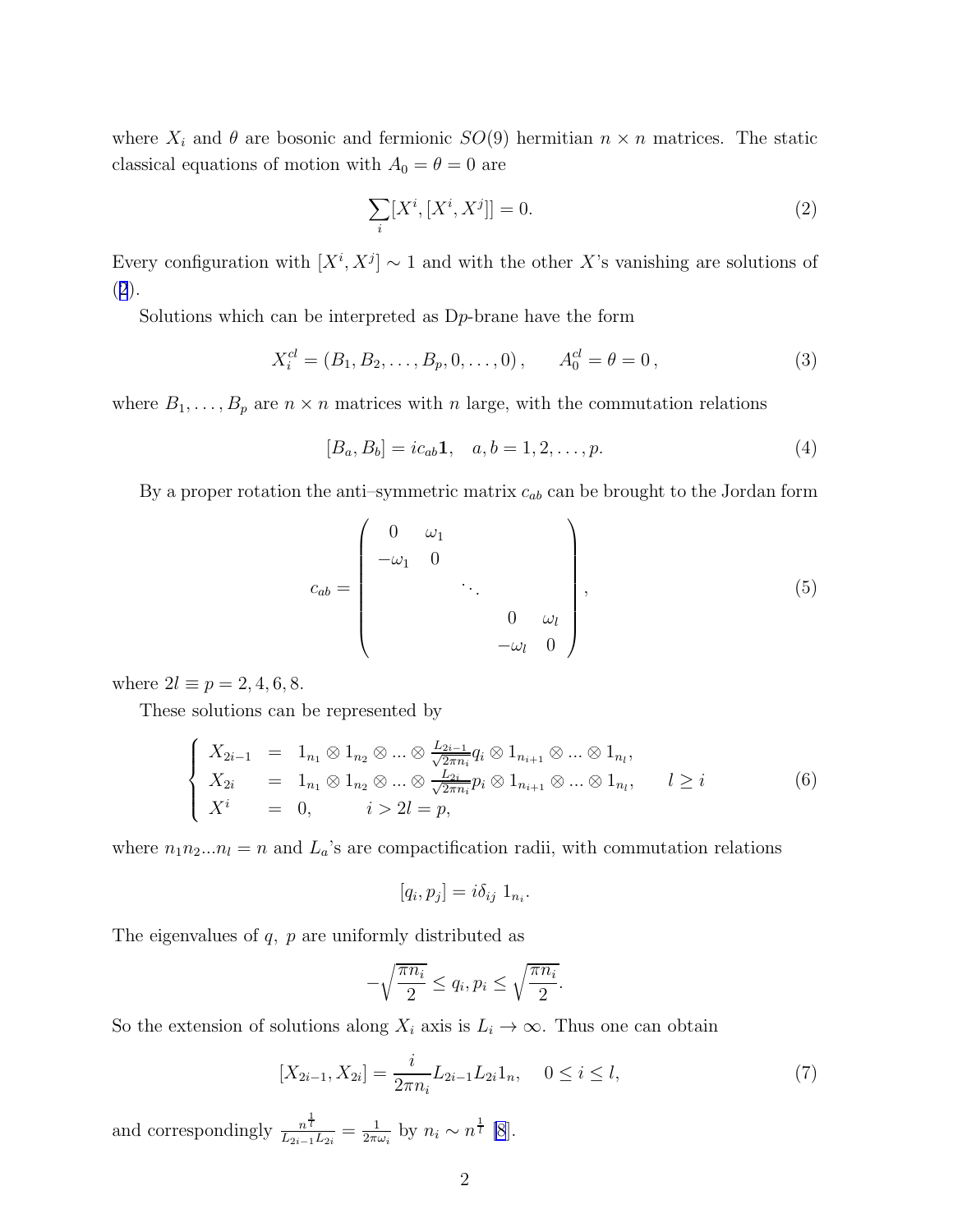<span id="page-2-0"></span>The configurations with four rotation angles can be obtained from the block-diagonal matrices with two identical blocks describing a pair of Dp-branes. Translating along the  $(p+5)$ -th axis by the distance r from each other and rotating in opposite directions through the angles  $\psi_4/2$ ,  $\psi_3/2$ ,  $\psi_2/2$  and  $\psi_1/2$ , we obtain the configuration of two rotated Dp-branes

$$
X_{a}^{cl} = \begin{pmatrix} B_{a} & 0 \ 0 & B_{a} \end{pmatrix}, \quad a = 1, ..., p - 4,
$$
  
\n
$$
X_{p-3}^{cl} = \begin{pmatrix} B_{p-3} \cos \frac{\psi_{4}}{2} & 0 \ 0 & B_{p-3} \cos \frac{\psi_{4}}{2} \end{pmatrix}, \quad X_{p-2}^{cl} = \begin{pmatrix} B_{p-2} \cos \frac{\psi_{3}}{2} & 0 \ 0 & B_{p-2} \cos \frac{\psi_{3}}{2} \end{pmatrix},
$$
  
\n
$$
X_{p-1}^{cl} = \begin{pmatrix} B_{p-1} \cos \frac{\psi_{2}}{2} & 0 \ 0 & B_{p-1} \cos \frac{\psi_{2}}{2} \end{pmatrix}, \quad X_{p}^{cl} = \begin{pmatrix} B_{p} \cos \frac{\psi_{1}}{2} & 0 \ 0 & B_{p} \cos \frac{\psi_{1}}{2} \end{pmatrix},
$$
  
\n
$$
X_{p+1}^{cl} = \begin{pmatrix} B_{p} \sin \frac{\psi_{1}}{2} & 0 \ 0 & -B_{p} \sin \frac{\psi_{1}}{2} \end{pmatrix}, \quad X_{p+2}^{cl} = \begin{pmatrix} B_{p-1} \sin \frac{\psi_{2}}{2} & 0 \ 0 & -B_{p-1} \sin \frac{\psi_{2}}{2} \end{pmatrix},
$$
  
\n
$$
X_{p+3}^{cl} = \begin{pmatrix} B_{p-2} \sin \frac{\psi_{3}}{2} & 0 \ 0 & -B_{p-2} \sin \frac{\psi_{3}}{2} \end{pmatrix}, \quad X_{p+4}^{cl} = \begin{pmatrix} B_{p-3} \sin \frac{\psi_{4}}{2} & 0 \ 0 & -B_{p-3} \sin \frac{\psi_{4}}{2} \end{pmatrix},
$$
  
\n
$$
X_{p+5}^{cl} = \begin{pmatrix} \frac{r}{2} & 0 \ 0 & -\frac{r}{2} \end{pmatrix}, \quad A_{0}^{cl} = X_{i}^{cl} = 0, \quad i = p + 6, ..., 9.
$$
  
\n(8)

To calculate the one-loop effective action it is convenient to work with a compact form of (1) after the Wick rotation  $t \to it$  and  $A_0 \to -iA_0$ 

$$
L = \frac{1}{g_s} \text{Tr} \left( \frac{1}{4} [X_{\mu}, X_{\nu}]^2 + \frac{1}{2} \theta^T \gamma^{\mu} [X_{\mu}, \theta] \right),
$$
  

$$
\mu, \nu = 0, 1, ..., 9, \quad X_0 = i \partial_t + A_0,
$$
 (9)

where sums are with Euclidean metric and  $\gamma_0 = -i$ .

The one-loop effective action W with the backgrounds  $\theta = A_0^{cl} = 0$  was calculated in [\[9](#page-7-0), [10\]](#page-7-0). In our notation the bosonic, fermionic and ghost contribution can be written as,

$$
W = -\ln\left(\det^{-\frac{1}{2}}(P_{\lambda}^2 \delta_{\mu\nu} - 2iF_{\mu\nu}) \cdot \det^{\frac{1}{2}}(\partial_t + \sum_{i=1}^9 P_i \gamma_i) \cdot \det(P_{\lambda}^2)\right),\tag{10}
$$

with  $P_{\nu} * = [X_{\mu}^{cl}, *], F_{\mu\nu} * = [f_{\mu\nu}, *], f_{\mu\nu} = i[X_{\mu}^{cl}, X_{\nu}^{cl}],$ 

$$
P_{\lambda}^{2} = -\partial_{t}^{2} + \sum_{i=1}^{9} P_{i}^{2} \text{ and } F_{0i} = 0,
$$
 (11)

which the last equality is true for static configurations with  $A_0^{cl} = 0$ .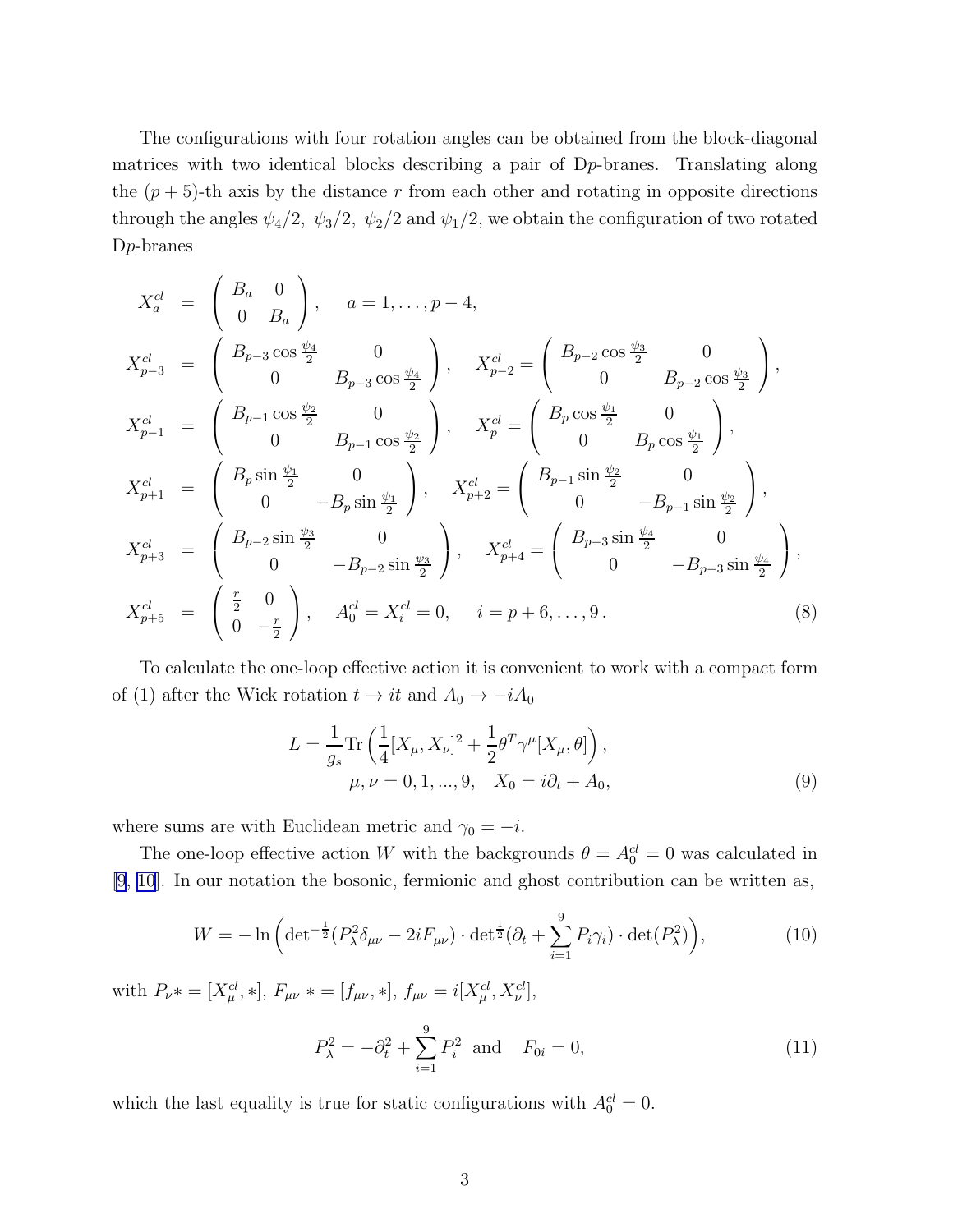<span id="page-3-0"></span>It is worth mentioning that the configurations with  $F_{\mu\nu}\equiv 0$  for all  $\mu$ ,  $\nu$  have vanishing quantum corrections due to the algebra

$$
W \sim Tr \log(P_{\lambda}^2) \left(\frac{10}{2} - \frac{16}{4} - 1\right) = 0. \tag{12}
$$

By setting  $\omega_1 = \omega_2 = \ldots = \omega$  one finds

$$
f_{2a-1,2a} = -\omega \otimes 1, \quad a = 1, ..., l - 2,
$$
  
\n
$$
f_{p-3,p-2} = -\omega \cos \frac{\psi_3}{2} \cos \frac{\psi_4}{2} \otimes 1, \quad f_{p-3,p+3} = -\omega \cos \frac{\psi_4}{2} \sin \frac{\psi_3}{2} \otimes \sigma_3,
$$
  
\n
$$
f_{p-2,p+4} = \omega \cos \frac{\psi_3}{2} \sin \frac{\psi_4}{2} \otimes \sigma_3, \quad f_{p+3,p+4} = \omega \sin \frac{\psi_3}{2} \sin \frac{\psi_4}{2} \otimes 1,
$$
  
\n
$$
f_{p-1,p} = -\omega \cos \frac{\psi_2}{2} \cos \frac{\psi_1}{2} \otimes 1, \quad f_{p-1,p+1} = -\omega \cos \frac{\psi_2}{2} \sin \frac{\psi_1}{2} \otimes \sigma_3,
$$
  
\n
$$
f_{p,p+2} = \omega \cos \frac{\psi_1}{2} \sin \frac{\psi_2}{2} \otimes \sigma_3, \quad f_{p+1,p+2} = \omega \sin \frac{\psi_1}{2} \sin \frac{\psi_2}{2} \otimes 1,
$$
  
\notherwise  $f_{ab} = 0,$  (13)

where  $\sigma_3$  is the Pauli matrix. Then

$$
[P_{p-3}, P_{p+3}] = i\omega \cos \frac{\psi_4}{2} \sin \frac{\psi_3}{2} \otimes \Sigma_3, \quad [P_{p-2}, P_{p+4}] = -i\omega \cos \frac{\psi_3}{2} \sin \frac{\psi_4}{2} \otimes \Sigma_3,
$$
  

$$
[P_{p-1}, P_{p+1}] = i\omega \cos \frac{\psi_2}{2} \sin \frac{\psi_1}{2} \otimes \Sigma_3, \quad [P_p, P_{p+2}] = -i\omega \cos \frac{\psi_1}{2} \sin \frac{\psi_2}{2} \otimes \Sigma_3,
$$
  
otherwise  $F_{ab} = 0, \quad P_{p+5} = \frac{r}{2} \otimes \Sigma_3,$  (14)

where  $\Sigma_3*=[1\otimes\sigma_3,*]$ .  $\Sigma_3$  has 2, -2, 0 and 0 as eigenvalues.

We define the following parameters for later conventions:

$$
U_1 = 2\omega \cos \frac{\psi_4}{2} \sin \frac{\psi_3}{2}, \qquad U_2 = 2\omega \cos \frac{\psi_3}{2} \sin \frac{\psi_4}{2}, U_3 = 2\omega \cos \frac{\psi_2}{2} \sin \frac{\psi_1}{2}, \qquad U_4 = 2\omega \cos \frac{\psi_1}{2} \sin \frac{\psi_2}{2}.
$$
 (15)

So one finds for [\(10\)](#page-2-0)

$$
W = -\ln \left( \det^{-1}(P_{\lambda}^{2}) \times \det^{-\frac{1}{2}}(P_{\lambda}^{2} - 2U_{1}) \det^{-\frac{1}{2}}(P_{\lambda}^{2} + 2U_{1}) \times \det^{-\frac{1}{2}}(P_{\lambda}^{2} - 2U_{2}) \det^{-\frac{1}{2}}(P_{\lambda}^{2} + 2U_{2}) \times \det^{-\frac{1}{2}}(P_{\lambda}^{2} - 2U_{3}) \det^{-\frac{1}{2}}(P_{\lambda}^{2} + 2U_{3}) \times \det^{-\frac{1}{2}}(P_{\lambda}^{2} - 2U_{4}) \det^{-\frac{1}{2}}(P_{\lambda}^{2} + 2U_{4}) \times \det(P_{\lambda}^{2}) \det^{\frac{1}{2}}(\partial_{t} + \sum_{i=1}^{9} P_{i} \gamma_{i}) \right).
$$
\n(16)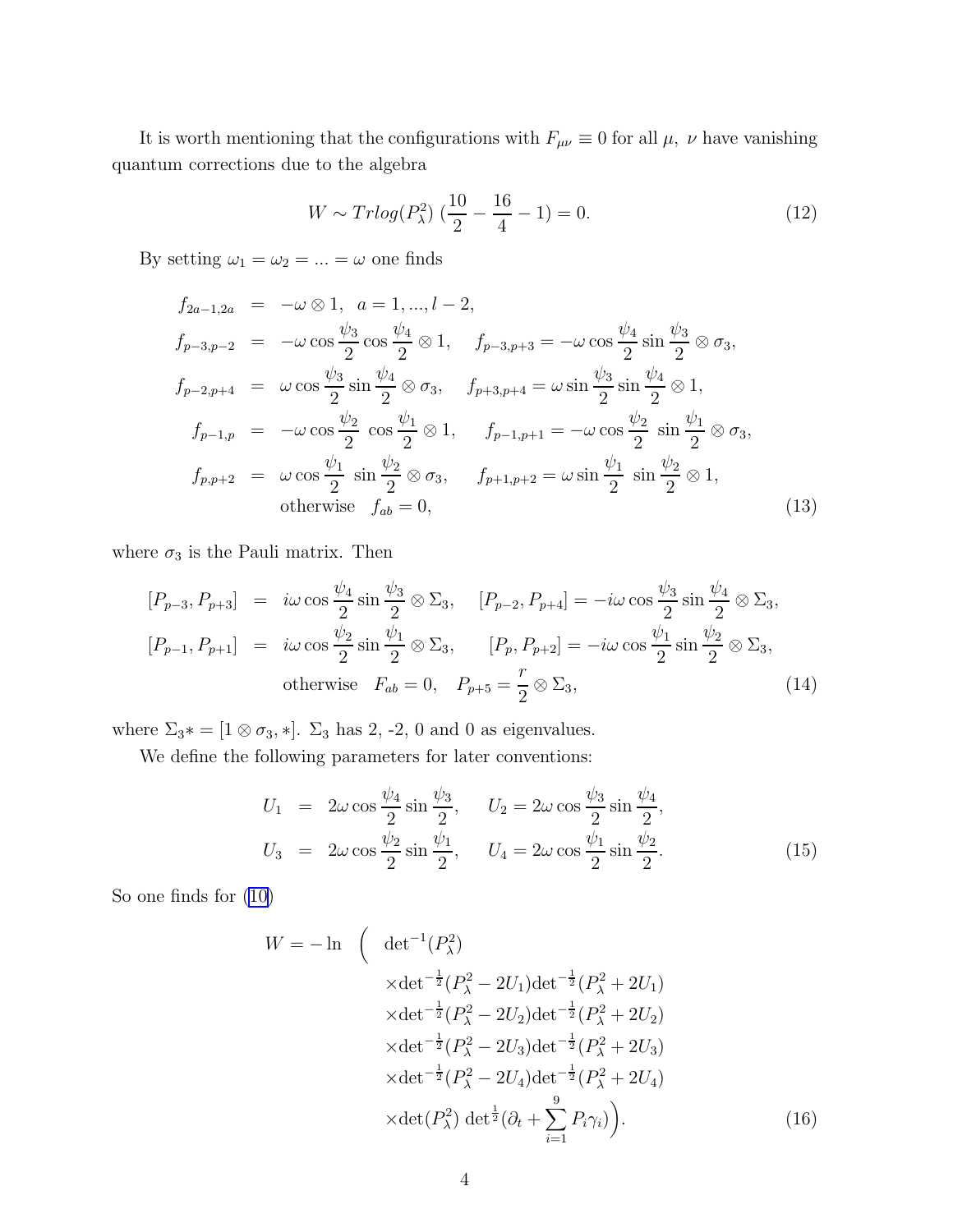<span id="page-4-0"></span>In the cases of our interest we have  $[X_{\mu}^{cl}, f_{\mu\nu}] = c - number$ , and so  $P_{\lambda}^2$  and  $F_{\mu\nu}$  are simultaneously diagonalisable.

#### 1) Four angles

The four angles case is allowed only for 4-branes,  $p = 4 = 2l$ . Also in the four angles case the second term in([10](#page-2-0)) can not bring to the Klein-Gordon form because of the absence tenth  $16 \times 16$  matrix which anti-commutes with all the  $\gamma_i$ 's. But an expansion for small  $r$  is possible and one finds

$$
-\ln \det^{\frac{1}{2}}(\partial_t + \sum_{i=1}^9 P_i \gamma_i) = -\frac{1}{2} \text{Tr} \ln(\partial_t + \sum_{i=1}^8 P_i \gamma_i + P_9 \gamma_9) = -\frac{1}{4} \text{Tr} \ln(P_\lambda^2 + \frac{i}{2} F_{ij} \gamma_{ij}) - \frac{r}{2} \text{Tr} (\frac{1}{\partial_t \gamma_9 + \sum_{i=1}^8 P_i \gamma_9 \gamma_i}) + O(r^2), \tag{17}
$$

which the last trace is shown to vanish in the Appendix.

Theeigenvalues of  $P_\lambda^2$  can be read from ([14](#page-3-0)). Zero eigenvalues of  $\Sigma_3$  will not have any contribution to the effective action because of [\(12\)](#page-3-0). The other two eigenvalues force  $(P_{p-3}, P_{p+3}), (P_{p-2}, P_{p+4}), (P_{p-1}, P_{p+1})$  and  $(P_p, P_{p+2})$  to behave as harmonic oscillators with their related frequencies to be read from [\(14\)](#page-3-0). The eigenvalues of  $P_\lambda^2$  are

$$
E = r^2 + q_0^2 + 2\sum_{a=1}^{4} U_a(k_a + \frac{1}{2}),
$$
\n(18)

with  $q_0$  as eigenvalues of  $i\partial_t$ , and  $k_a$  as harmonic oscillator numbers.

Using Schwinger's time representation, one finds the one-loop effective action  $W$  as,

$$
W = \int dt \int_0^\infty \frac{ds}{s} e^{-s(q_0^2 + r^2)} \sum_{k_1, \dots, k_4 = 0}^\infty e^{-s \sum_{a=1}^4 U_a (2k_a + 1)} \times \left[ 2 \sum_{a=1}^4 (e^{-2sU_a} + e^{2sU_a}) - \sum_{s_1, \dots, s_4 = \pm 1} e^{-s \sum_{a=1}^4 U_a s_a} \right],
$$
(19)

where  $s_{1,2,3,4}$  are the eigenvalues of the commutative matrices  $i\gamma_{17}$ ,  $i\gamma_{82}$ ,  $i\gamma_{35}$ ,  $i\gamma_{64}$  respectively and the terms in the last bracket come from bosons and fermions respectively. In the above expression for  $W$  one can specify the contribution of a chiral fermionic zero mode defined by

$$
\left(\sum_{i=1}^8 P_i \gamma_i\right) \theta_0 = 0,
$$

for  $k_1 = k_2 = k_3 = k_4 = 0$  and  $\mathbf{s}_1 = \mathbf{s}_2 = \mathbf{s}_3 = \mathbf{s}_4 = -1$  in (19)  $*$  [\[5, 11\]](#page-7-0).

$$
(i\gamma_{17})(i\gamma_{82})(i\gamma_{35})(i\gamma_{64})\theta_0=(-1)^4\theta_0=\gamma_1\gamma_2\gamma_3\gamma_4\gamma_5\gamma_6\gamma_7\gamma_8\theta_0=\gamma_9\theta_0.
$$

<sup>∗</sup>By chirality we mean in the 8 dimensional subspace defined by the two 4-branes as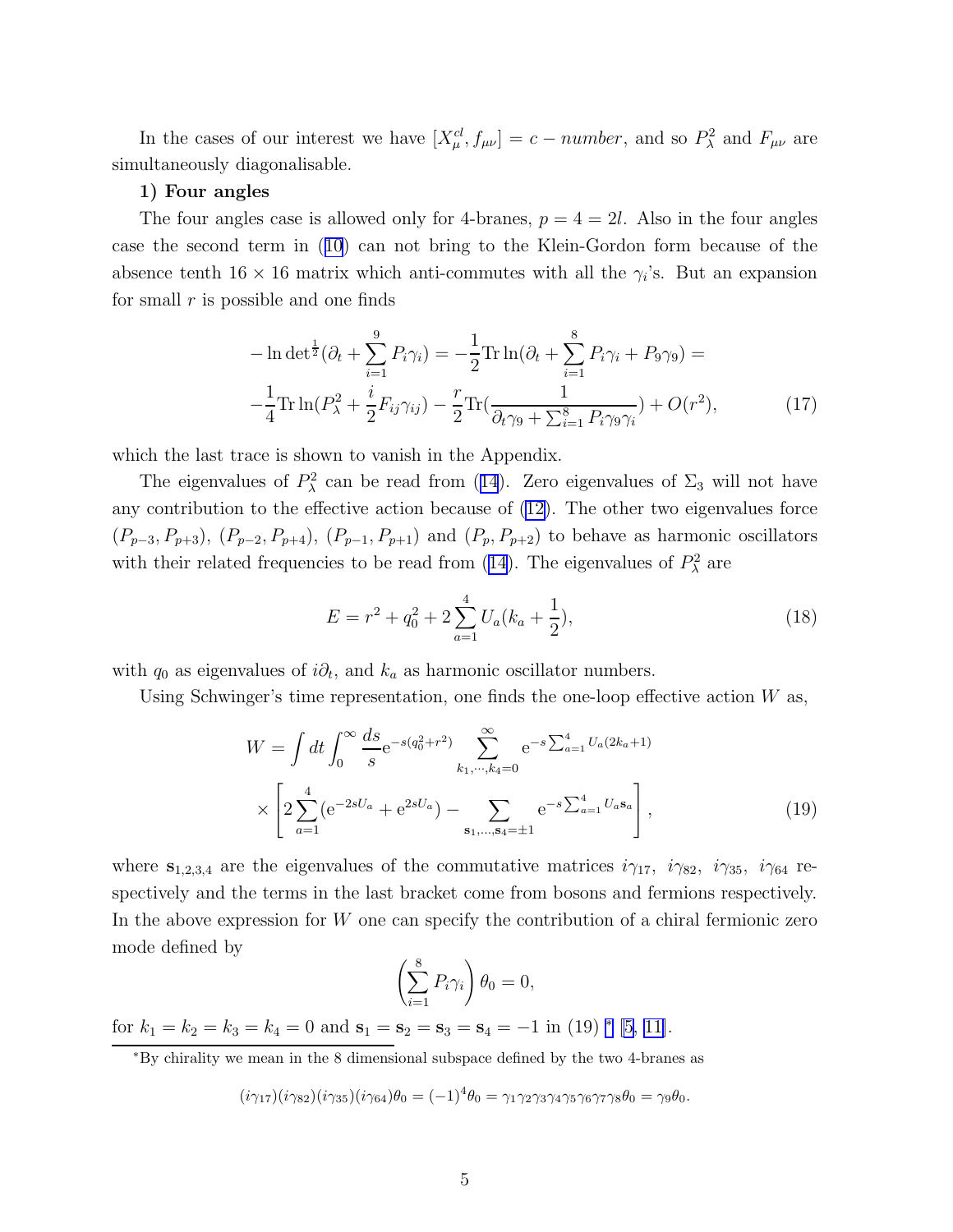To calculate the one-loop effective action one should project out the contribution of thechiral fermionic zero mode [[12, 13\]](#page-7-0) to be done here as  $^{\dagger}$ 

$$
W' = W - \int dt \int_0^\infty \frac{ds}{s} e^{-s(q_0^2 + r^2)}(-1).
$$
 (20)

By putting  $\omega \ll 1$  one finds,

$$
W' = \int dt \int_0^\infty \frac{ds}{s} \left(\frac{\pi}{s}\right)^{\frac{1}{2}} e^{-sr^2}
$$
  
 
$$
\times \frac{\sum_{a=1}^4 \cos(2\psi_a) - 4\prod_{a=1}^4 \cos\psi_a + 4\prod_{a=1}^4 \sin\psi_a + \mathcal{O}(s^2)}{4\prod_{a=1}^4 \sin\psi_a},
$$
 (21)

and finally

$$
W' = -2\sqrt{\pi} \int dt \frac{\sum_{a=1}^{4} \cos(2\psi_a) - 4\prod_{a=1}^{4} \cos\psi_a + 4\prod_{a=1}^{4} \sin\psi_a}{4\prod_{a=1}^{4} \sin\psi_a} |r|,
$$
 (22)

in agreement with string theory calculations[[3\]](#page-7-0).

The above interaction vanishes in  $\psi_1 + \psi_2 + \psi_3 + \psi_4 = 0$  (mod  $2\pi$ ) cases, signalling enhancement of SUSY. An equivalent result is obtained in [\[3\]](#page-7-0) by considering interactions of rotated Dp-branes, and in [\[4\]](#page-7-0) by studying the SUSY algebra for rotated M-objects.

#### 2) Three angles

By putting  $\psi_4 = 0$  in (8) one finds the relevant configuration and commutation relations for the 3 angles case. Again the 3 angles are accessible only for  $p = 4$ .

Theeigenvalues of  $P_\lambda^2$  can be read from ([14](#page-3-0)). Zero eigenvalues of  $\Sigma_3$  will not have any contribution to the effective action because of([12](#page-3-0)). As the four angles case one has harmonic oscillators with their related frequencies to be read from  $(14)$ . The eigenvalues of  $P_\lambda^2$  are

$$
E_{\mathbf{q},\mathbf{p},\mathbf{k}} = r^2 + q_0^2 + p_1^2 \cos^2 \frac{\psi_3}{2} + 2 \sum_{a=1,3,4} U_a (k_a + \frac{1}{2}),\tag{23}
$$

with  $q_0$  and  $p_1$  as eigenvalues of  $i\partial_t$  and  $P_2$  respectively, and  $k_a$  as harmonic oscillator numbers.

The one-loop effective action is given by  $(16)$  and using  $\frac{1}{2}$ 

$$
-\ln \det^{\frac{1}{2}}(\partial_t + \sum_{i=1}^{9} P_i \gamma_i) = -\frac{1}{4} \text{Tr} \ln(P_\lambda^2 + \frac{i}{2} F_{ij} \gamma_{ij}),\tag{24}
$$

one can calculate W

$$
W \sim \int dt \frac{\sum_{a=1}^{3} \cos(2\psi_a) - 4 \prod_{a=1}^{3} \cos \psi_a}{\cos \frac{\psi_3}{2} \prod_{a=1}^{3} \sin \psi_a} \ln |r|
$$
 (25)

<sup>†</sup>The same is true for D0-D8-brane system studied in[[14\]](#page-7-0).

<sup>&</sup>lt;sup>‡</sup>Here equality is exact in contrast to (17) because at least one of  $P_i$ 's is zero.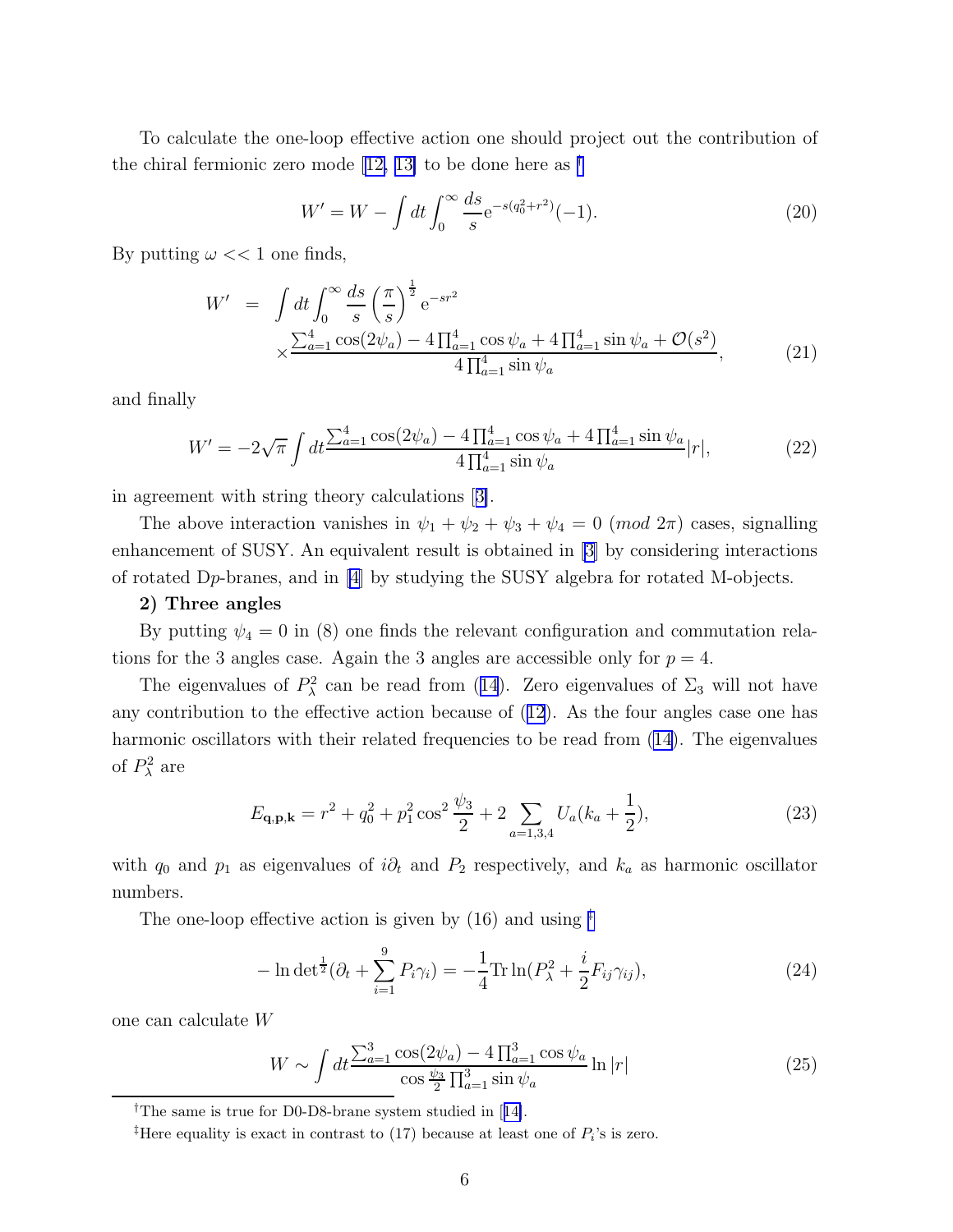which is in agreement with string theory results [\[3](#page-7-0)].

#### 3) Two angles

By putting  $\psi_4 = \psi_3 = 0$  in (8) the eigenvalues of  $P_\lambda^2$  are  $(2l = p)$ 

$$
E_{\mathbf{q},\mathbf{p},\mathbf{k}} = r^2 + q_0^2 + \sum_{i=1}^{l-1} (q_i^2 + p_i^2) + 2 \sum_{a=3,4} U_a (k_a + \frac{1}{2}).
$$
 (26)

where q and  $p$ 's are the eigenvalues of those  $P$ 's which do not behave as harmonic oscillators. After calculations similar to the above cases, for large separation between branes we find:

$$
W \sim \frac{(\cos \psi_1 - \cos \psi_2)^2}{\sin \psi_2 \sin \psi_1} \left(\frac{1}{r^{5-p}}\right) + \cdots,
$$
\n(27)

which is in agreement with string theory results [\[3](#page-7-0)].

The above interaction vanishes in  $\psi_2 = \psi_1$  cases, signalling enhancement of SUSY [\[3](#page-7-0), [4](#page-7-0)].

#### 4) One angle

By putting  $\psi_4 = \psi_3 = \psi_2 = 0$  one finds the eigenvalues of  $P_\lambda^2$  as

$$
E_{\mathbf{q},\mathbf{p},k} = r^2 + q_0^2 + \sum_{i=1}^{l-1} (q_i^2 + p_i^2) + \cos^2 \frac{\psi_1}{2} q_l^2 + 2U_3(k_3 + \frac{1}{2}).\tag{28}
$$

For large separation between branes we find:

$$
W \sim \tan \frac{\psi_1}{2} \sin^2 \frac{\psi_1}{2} \frac{1}{r^{6-p}} + \cdots,
$$
 (29)

again in agreement with string theory results [\[3](#page-7-0), [15\]](#page-7-0).

### Acknowledgement

It is a pleasure to thank M.M. Sheikh-Jabbari for useful discussions.

### Appendix

Here we calculate the trace appeared in [\(17\)](#page-4-0).

$$
Tr\left(\frac{1}{\partial_t\gamma_9 + \sum_{i=1}^8 P_i\gamma_9\gamma_i}\right) = Tr\left(\frac{\gamma_9}{\partial_t + \sum_{i=1}^8 P_i\gamma_i}\right).
$$

Multiplying the denominator and the nominator by  $-\partial_t + \sum_{i=1}^8 P_i \gamma_i$  and using Schwinger's time representation one finds

$$
Tr\left(\frac{\gamma_9}{\partial_t + \sum_{i=1}^8 P_i \gamma_i}\right) = Tr\left(\gamma_9(-\partial_t + \sum_{i=1}^8 P_i \gamma_i) \times \int_0^\infty ds \exp\{-s[-\partial_t^2 + P_i^2 + \frac{i}{2} \sum_{i,j=1}^8 F_{ij} \gamma_{ij}]\}\right).
$$

The term proportional to  $-\partial_t$  vanishes because it is an odd function with respect to the eigenvalues of  $\partial_t$  in the trace. The next 8 terms containing  $\gamma_i$ 's give zero because they are multiplications of odd numbers of  $\gamma$  matrices in the even number of  $\gamma$  of exponential, by knowing  $\gamma_9 = \gamma_1 \gamma_2 \gamma_3 \gamma_4 \gamma_5 \gamma_6 \gamma_7 \gamma_8$ .